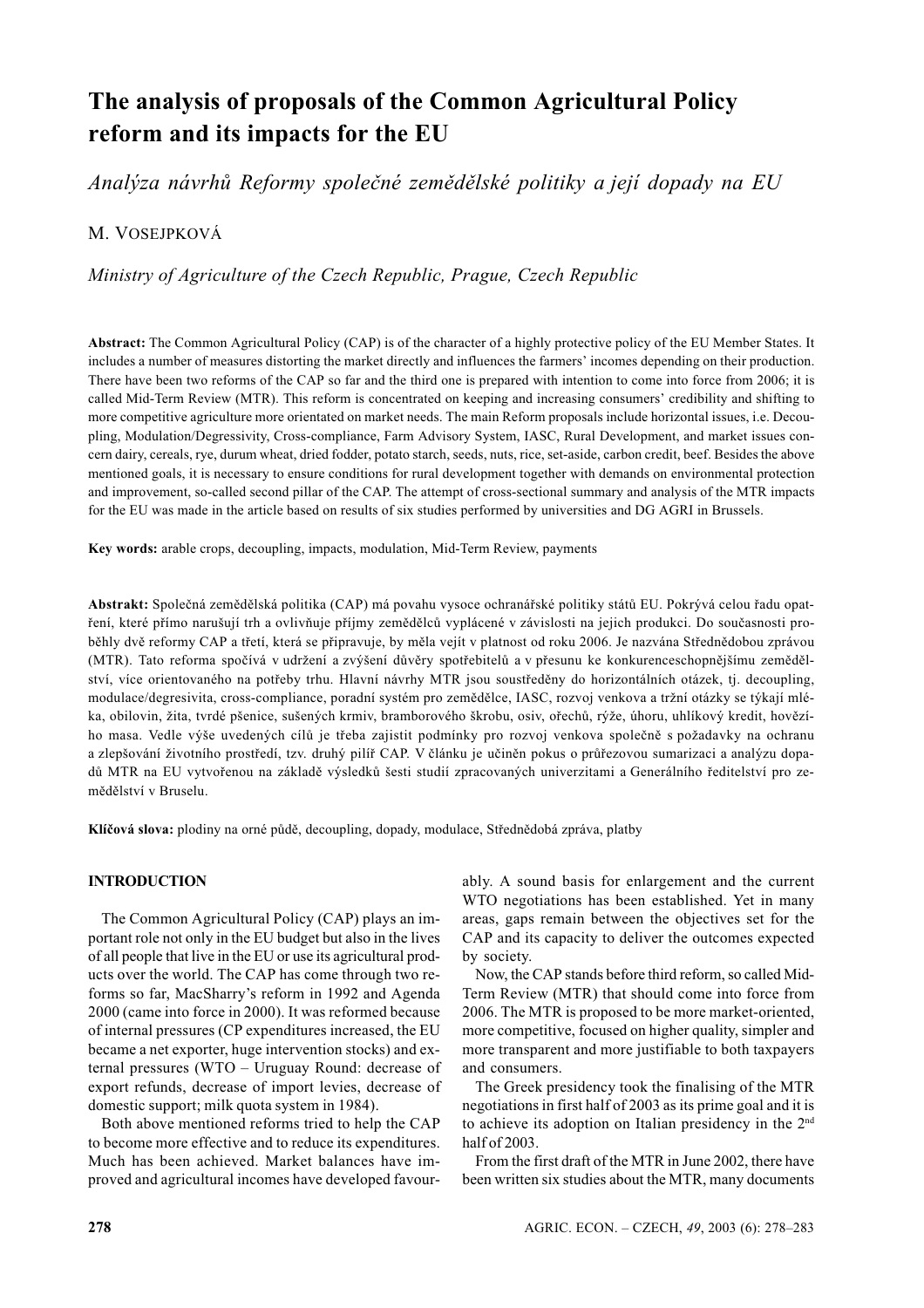were published and many positions were stated. There can be seen a great shift in proposals and in seeking solution that would be acceptable for all countries. If we consider that the MTR must reflect also the EU negotiating position in the WTO and the EU enlargement, we can see difficulties from several points of view.

# **MATERIAL AND METHODS**

To have an overview, it is useful to state main objectives of the MTR:

- to improve competitiveness of the EU agriculture
- to promote a more market oriented and sustainable agriculture
- a better balance of support for rural development. There are five main elements of the reform:
- 1. The introduction of single decoupled payment based on aids received by farmers in 2000-2002.
- 2. Reduction of all direct payments from 2006–2012 by up to 19% and shift of part of the "saved" money to Rural Development with 1% raising to 6% and other "saved" money are targeted at financing of the proposed reforms for cereals, dairy and other concerned sectors.
- 3. Tighter cross-compliance rules (i.e. respecting of environmental aspects, food-safety, animal welfare and occupational safety rules) for receiving direct aids.
- 4. New measures intended to improve and to strengthen Rural Development.
- 5. Various market measures, mainly concerning 10% cut in dairy prices linked to  $2\%$  quota & extension of the quota regime until 2014/15.

Proposals on the CAP reform submitted in January 2003 are mainly in line with those submitted in June 2002. However, the most important new proposals are placed into two areas:

- first, dairy: the European Commission (EC) made more concrete proposals and
- second, modulation/degressivity proposals: the EC suggests only 1% of funding to be shifted to Rural Development (contrary to 3% outlined last year).

The reason is a new agreement from October 2002 to limit the CAP market expenditure from 2007-2013.

The EC Proposals can be summarised in two greater groups of issues: horizontal and market. Horizontal issues include Decoupling, Modulation/Degressivity, Cross-Compliance, Farm Advisory System, Integrated Administrative & Control System and Rural Development. In the subject of market issues, there are concerned dairy, cereals, rye, durum wheat, dried fodder, potato starch, seeds, nuts, rice, set-aside, carbon credit, beef.

# **DISCUSSION**

## **Horizontal issues**

#### 1. Decoupling

Decoupling means the detachment of direct payments form production. The single payment is proposed to be introduced from 2004 onward (paid between December 2004 and April 2005, i.e. from the 2005 EU budget). This amount will cover direct aid payments for cereals, oilseeds, protein crops, flax & hemp, linseed, set-aside land, grin legumes, all beef  $\&$  sheep premiums. Nordic grain drying supplement, durum wheat top-ups, potato starch, seeds, rice, dried fodder and milk production. Excluded from decoupling are crop-specific elements of aid for protein crops, quality durum wheat, rice, nuts, energy crops, dried fodder, flax  $\&$  hemp, potato starch. The basis for calculation of single payment per farm is the average of aid granted in 2000, 2001, 2002 (there are also exceptions and measures for unusual cases that occured in this period). Farmers may use the land covered by single payment for any agricultural activity except for permanent crops and set-aside of 10% (10-year non-rotational basis) must be respected.

This single payment will be broken down into "entitlements". Each entitlement will be calculated on the base of reference amount per holding divided by the number of hectares (including forage area) in the reference period. Requests for payment or entitlement will be accompanied by an eligible hectare defined as any agricultural area of the holding. Eligible hectares will not include the area under permanent crops, forests and the area used for non-agricultural purposes by 31<sup>st</sup> December 2002. For livestock production without an equivalent land base or where the entitlement is above EUR 10 000, a special payment will apply with corresponding conditions. National ceilings for the single farm payment and the special payment will be established. The 1% of this amount at Member State level will be reserved for hardship cases. Payments will only be made to farmers actively producing or maintaining land in good agronomic conditions. As regards the WTO aspects, the new single farm payment will be green box compatible.

Entitlements may be transferred, with or without land, between farmers within the same Member State. Any entitlement which has not been used in a period of a maximum of 5 years, apart from force major and exceptional circumstances, shall be allocated to a national reserve.

On the decoupled payment, the proposal was not intended to pay farmers for doing nothing; it is necessary to stress the keeping rules of cross – compliance and new opportunities for entrepreneurial farmers. Decoupling will improve the income situation of many farmers in marginal areas by providing greater farming flexibility.

# 2. Modulation/Degressivity

To improve the balance of support between market expenditures and rural development, modulation/degressivity will be introduced for the period of 2006–2012. New market reforms will be achieved through a new system of degressivity: all the CAP direct aids will be reduced progressively rising from an initial 1% to a maximum 19% in 2012. The reduction will not concern holdings with amounts up to 5 000 EUR, it will be fully applied to amounts above 50 000 EUR, a lower reduction will be made from 5 000-50 000 EUR. Modulation part resulting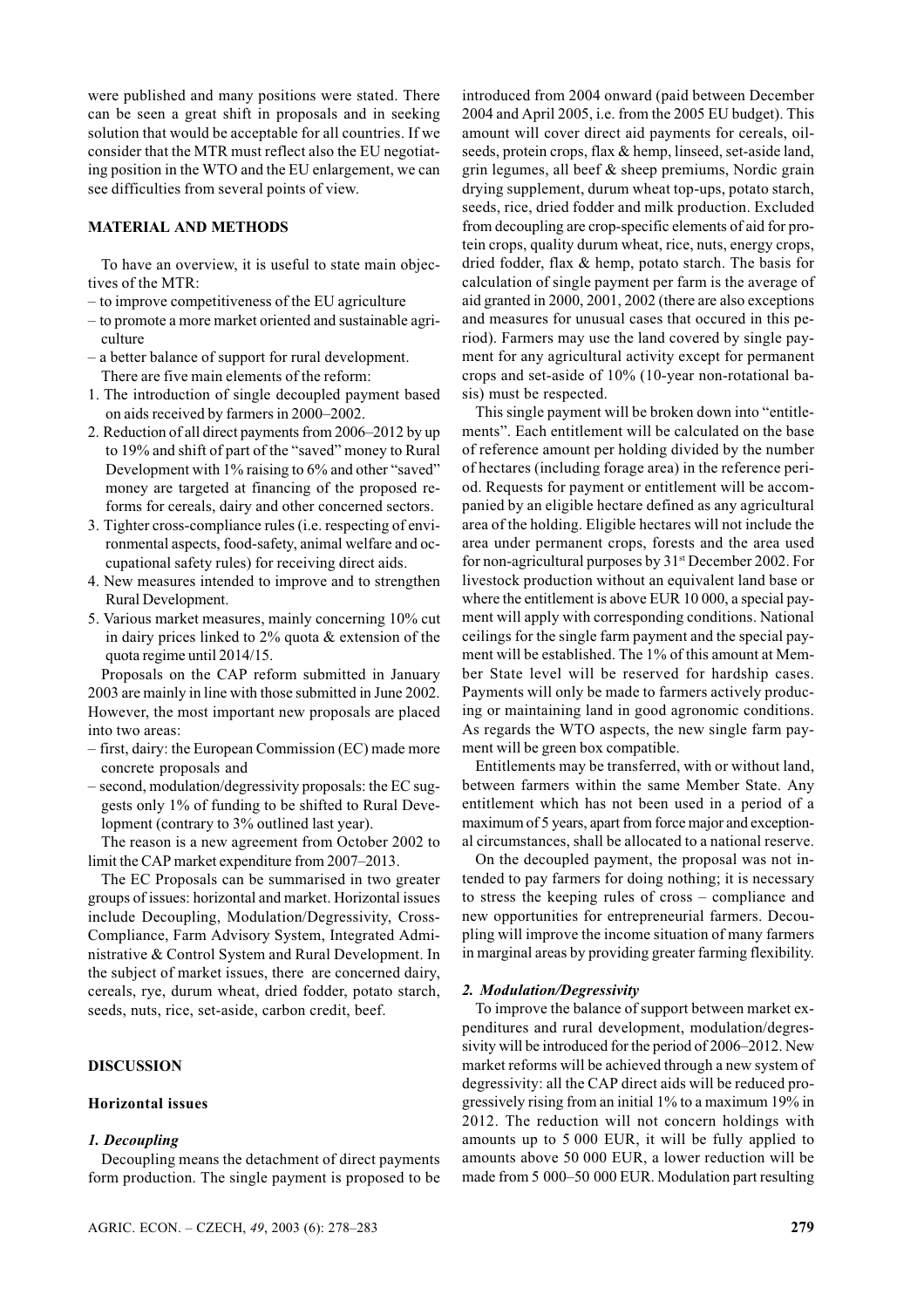Table 1. Degressivity and Modulation. Percentage reduction of direct payments

|                 |                                                                                         | 2006         | 2007           | 2008     | 2009         | 2010     | 2011     | 2012     |
|-----------------|-----------------------------------------------------------------------------------------|--------------|----------------|----------|--------------|----------|----------|----------|
| A               | % general reduction in direct payments                                                  |              | 4              | 12       | 14           | 16       | 18       | 19       |
| B               | % total reduction applying successively<br>to the different branches of direct payments |              |                |          |              |          |          |          |
|                 | from $1$ to $5000$ EUR                                                                  | $\mathbf{0}$ | $\theta$       | $\theta$ | $\mathbf{0}$ | $\Omega$ | $\theta$ | $\theta$ |
| $C = (A + E)/2$ | from 5 001 to 50 000 EUR                                                                | 1            | 3              | 7.5      | 9            | 10.5     | 12       | 12.5     |
| $D = A$         | above 50 000 EUR                                                                        |              |                |          |              |          |          |          |
| E               | of which % of the direct payments<br>destined for the Rural Development budget          |              |                |          |              |          |          |          |
|                 | from 5001 to 50 000 EUR                                                                 | 1            | 2              | 3        | 4            | 5        | 6        | 6        |
|                 | above 50 000 EUR                                                                        | 1            | $\overline{c}$ | 3        | 4            | 5        | 6        | 6        |
| $\mathbf{F}$    | Of which of the direct payments destined                                                | $\theta$     |                | 4.5      | 5            | 5.5      | 6        | 6.5      |
|                 | for financing future market needs                                                       | $\mathbf{0}$ | $\mathfrak{D}$ | 9        | 10           | 10       | 12       | 13       |

Notes:  $A = \text{Degressivity}$ ,  $B$  to  $D = By$  tranche of direct payment,  $E = \text{Modulation} - \text{Destined}$  for Rural Development budget,  $F =$  Destined for financing future market needs

Source: Explanatory Memorandum. Commission of the European Communities, Brussels, 21. 1. 2003

from degression, starting at  $1\%$  in 2006 rising to 6% in 2011, shall be made available to the Member States as an additional Community support for measures to be included in their rural development programming. These amounts are proposed to be reallocated among Member States according to agricultural area & employment and GDP per capita in purchasing power parity. Degression and modulation would not apply to the new Member States until the phasing-in of direct payments reaches the normal EU level.

Only 42.2% of the EU-15 farm holdings will be affected by modulation  $\&$  degressivity proposals in the MTR – and 36% of the total "modulated" amounts will come from dairy sector.

Table 1 above shows the system of reduced payments granted to a farmer in a given year.

If a 20% shift of funds from market measures to Rural Development schemes was to be achieved and Brussels ceilings still respected, the Commission would have had to propose an eventual 33% net reduction in aid payments for the larger farms, which would be unacceptably high. Future reforms for sugar, olive oil, cotton, tobacco and possibly wine and fruit & vegetables are due this year, further adjustments, i.e. higher rates of degressivity, might be needed in order to finance those reforms.

Modulation and degressivity will not concern new Member States until phasing-in of direct payments reaches the normal EU level.

## 3. Cross-Compliance

Cross-compliance rules mean application of the European standards regarding environment, food safety, animal health & welfare and occupational safety related to farm level. Beneficiaries of direct payments will also be obliged to maintain all agricultural land in good agricultural conditions.

Sanctions will be applicable in any case of non-compliance on a beneficiary's farm. The sanction will have a character of partly (in cases of negligence up to 10% or up to 20% in repeated cases) or full reduction of a payment (where the breach is seen to be intentional). This will be applied as a whole-farm approach the system will cover all sectors and will be related also to unused agricultural land.

# 4. Farm Advisory System

This system is compulsory for all farms receiving more than 15.000 EUR in direct aid or holdings with a turnover of more than 100.000 EUR within 5 years (starting in 2005). Other farmers will enter the system on a voluntary basis. The system is aimed at advising farmers on how standards and good practices are applied in the production process. Farmers may benefit up to 1.500 EUR to help them to participate in the farm advisory scheme, stipulating that the EU – funding for this measures may not exceed 80% of the total cost (it was 95% in previous draft). Support for farm audits will be available under Rural Development. This new system will cover in practice about 7% farmers (it was 30% before changes proposed in  $2003$ ).

# 5. IACS

Integrated Administrative and Control System (IACS) must be adjusted to reflect decoupled payments, i.e. the system will in future be more relevant to administrate payment entitlements. The introduction of the single farm payment will lead to a simplification of key component of the present IACS. The current system will be used to facilitate cross checks between payment entitlements and surfaces needed to activate them. To the new IACS, the system for identifying agricultural parcels therefore remains fundamental.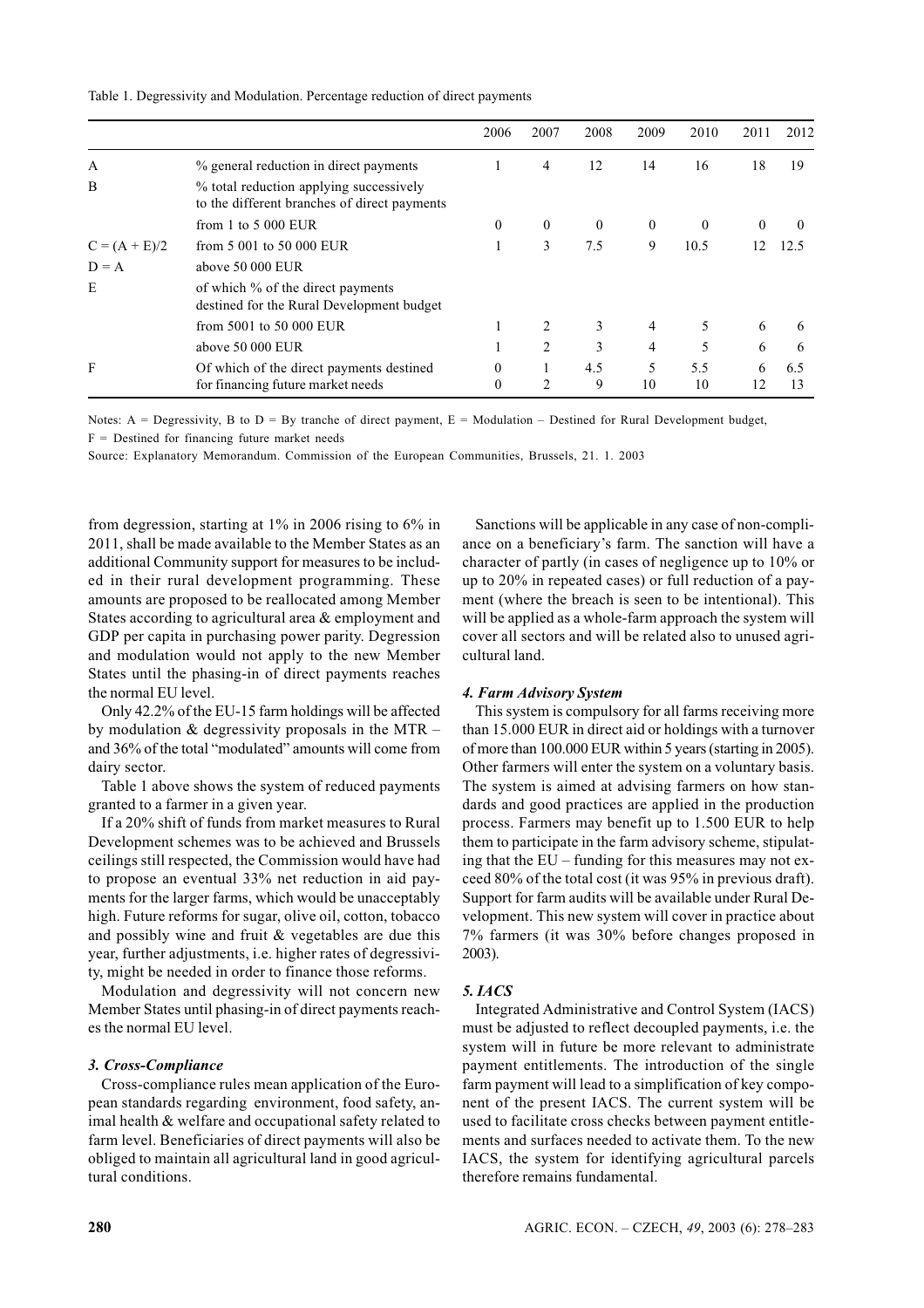Applications for aid will be under administrative controls relating to cross-compliance, to the eligibility of surfaces and the existence of the corresponding payment entitlements. These controls should be complemented by on-the-spot checks. Altogether, they would give rise to aid reduction or exclusions where condition have not been met.

The control systems already existing in Member States to verify respect of the statutory management requirements and good agricultural conditions may be used in the framework of IACS, with which they will also have to be compatible.

#### **Rural development**

The Commission proposes expansion of measures under Rural Development to cover food safety, animal health and animal welfare, without changing the basic framework under which Rural Development support is implemented. All new measures are targeted at farmer beneficiaries. It will be up to Member States if they include these measures within their rural development programmes. The new measures will comprise:

1. On food quality, a twofold concept: the introduction of incentives to participate in the national or the EU-wide quality assurance schemes up to 1 500 EUR a year for 5 years; support for producer groups to inform consumers about and to , promote the products under quality schemes  $-$  public support up to 70% eligible project costs.

2. For "meeting standards, Member States can offer a temporary and degressive support to help their farmers to adapt to the introduction of demanding standards for up to 5 years of maximum 10.000 EUR per holding.

3. On animal welfare: the possibility to aid farmers who commit themselves for at leas 5 years to improve welfare of their farm animals and which go beyond the usual good animal husbandry practice, whereby an annual payment of up to 500 EUR per livestock unit would be based on the additional costs and income foregone from this commitment.

## **Market** issues

#### Dairy

The intention is to prolong the reformed dairy quota system until 2014/15 campaign to provide a stable perspective for dairy farmers. It is necessary to reduce the support price for milk with a corresponding quota increase of 1% per year in 2007 and 2008. Over five years, intervention price cuts of 3.5% year for skimmed milk powder and 7% per year for butter will occur. Intervention purchases of butter will be suspended above a limit of 30 000 tonnes per year. All dairy payments will be integrated into the single farm payment. The high impact of proposals will affect four out of every five dairy holdings across the EU, i.e. 80 % of dairy holdings will face reduction in direct payments.

As far as dairy quota system is concerned, the reform should be extended to better reflect price realities and the need to further differentiate the levels of support for butter and skimmed milk powder.

#### **Cereals**

The intervention price should be cut by 5% to 95.35 EUR from 2004/2005 to ensure that intervention is a real safety net. Area payments for cereals and other relevant arable crops will be increased from 63 EUR to 66 EUR/t. These will be included in the single farm payment.

To avoid a further accumulation of intervention stocks, rve shall be excluded form the intervention system.

The aid for selected seed species will be integrated into the single farm payment.

The supplement for protein crops of 9.5 EUR/t will be converted to 55.57 EUR/ha with a Maximum Guaranteed Area (MGA) of 1.4 mil. ha.

A new premium of 45 ha/ha for energy crops for up to 1.5 mil ha will be introduced. Non-food crop production is no longer permitted.

#### Durum wheat

The supplement for durum wheat in the traditional production zones will be reduced from 344.5 EUR to 250 EUR per ha and included in the single farm payment. The specific aid for other regions will be phased out over 3 years starting in 2004. A new premium will be introduced to improve quality of durum wheat (40 EUR/ha) in traditional production zones within the MGA there currently applying.

#### **Starch potatoes**

One half of direct payment (55.27 EUR/t) for producers of starch potatoes will be included in the single payment. The other 50% will be maintained as crop specific payment for starch potatoes. The minimum price is abolished. Production refunds for starches and certain derived products will no longer be applied.

## **Dried fodder**

Support in the dried fodder will be redistributed between growers and the processing industry. Direct support to growers (68.83 EUR/t for dehydrated and 38.64 for sundried) will be integrated into the single farm payment. Degressive aid starting from EUR 33/t in 2004/2005 will be applied for fodder industry and phased out over 4 years.

#### **Rice**

A 50% cut in the intervention price to 150 EUR/t is supposed to stabilise market balances. The current direct aid will be increased to 177 EUR/t. Of this, 102 EUR/t will become a part of the single farm payment, the remaining 75 EUR/t will be paid as a crop specific aid. A private storage scheme will be introduced.

# **Nuts**

An annual flat rate payment of 100 EUR/ha for up to 800 000 ha MGA may be topped up by Member States by annual maximum amount of 109 EUR/ha.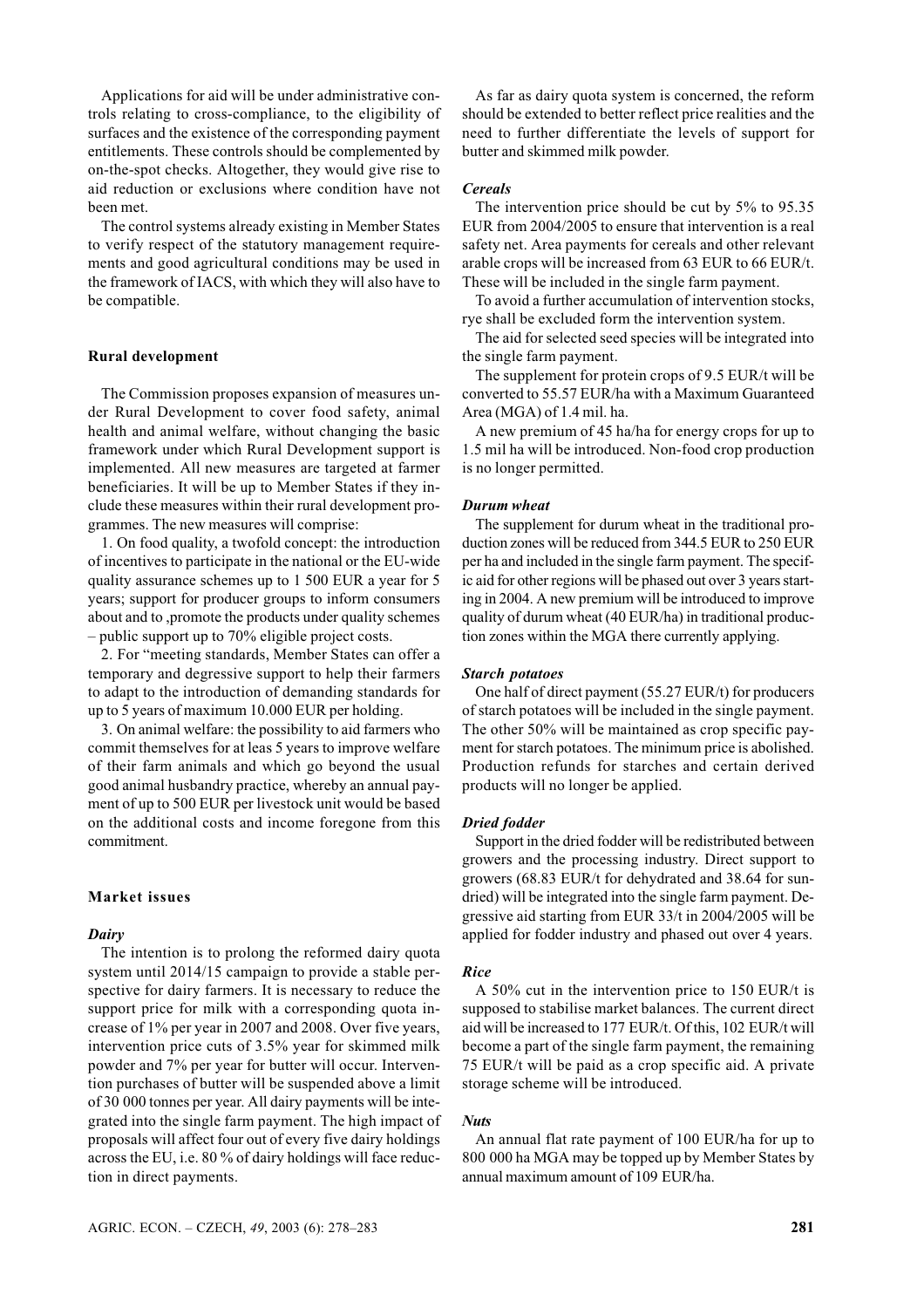Table 2. EU-25: Expenditure forecasts for heading 1a – Reform proposals (mil. EUR)

| Heading 1a                                  | 2004    | 2005     | 2006     | 2007   | 2008    | 2009    | 2010    | 2011    | 2012    | 2013     |
|---------------------------------------------|---------|----------|----------|--------|---------|---------|---------|---------|---------|----------|
| EU-25 Ceiling                               | 42 979  | 44 4 7 4 | 45 30 6  | 45 759 | 46 217  | 46 679  | 47 146  | 47617   | 48 093  | 48 5 7 4 |
| EU-25 Expenditure                           | 41 681  | 43 642   | 44 3 9 5 | 45 156 | 46 123  | 47 5 68 | 48 159  | 48 805  | 49451   | 50099    |
| of which EU-15                              | 41 3 20 | 41 3 3 9 | 41 746   | 42 183 | 42 802  | 43 5 69 | 43 513  | 43 5 13 | 43 5 13 | 43 5 13  |
| of which $CC-10$                            | 361     | 2 3 0 3  | 2649     | 2973   | 3 3 2 1 | 3999    | 4 6 4 6 | 5 2 9 2 | 5938    | 6586     |
| Difference                                  | 1 298   | 832      | 911      | 603    | 94      | $-889$  | $-1013$ | $-1188$ | $-1358$ | $-1.525$ |
| Degression                                  |         |          |          | 228    | 751     | 2 0 3 0 | 2420    | 2810    | 3 200   | 3 3 4 3  |
| of which available for<br>rural development |         |          |          | 228    | 475     | 741     | 988     | 1 2 3 4 | 1481    | 1481     |
|                                             |         |          |          |        |         |         |         |         |         |          |

Source: Explanatory Memorandum. Commission of the European Communities, Brussels, 21. 1. 2003

# **Beef**

Although decoupling will have major implications, no specific measures are proposed. As far as this sector is concerned, horizontal measures will reinforce cross-compliance requirements, incl. stipulation that permanent pasture on 31, 12, 2002 must be maintained in that state, while also providing new "quality" opportunities within Rural Development measures.

# **Impact of suggested proposals**

It can be said that the MTR proposals would entail an improved allocation of resources between commodities and greater income transfer efficiency. The cereal production can be expected to decline owing mainly to the implementation of the decoupling of direct payments, the carbon credit proposal and the cut in support price level. Wheat would appear to be less affected than coarse grains as it should benefit from better world market price prospects than most coarse grains.

Even if most analysis foresee the oilseed production to decline slightly, more probably the carbon credit payments could to lead to an increase in the production of energy crops, particularly of oilseeds, mainly at the expense of cereal production.

In the livestock sector, the implementation of decoupling would entail some decline in beef and sheep production as it would favour extensification of production systems, generating and increase in market prices with positive income effects for the livestock farms concerned. However, this income increase would be broadly offset at the sector level by the negative income impact of the decline in coarse grains market prices due to the abolition of rye intervention.

The proposed measures involve saving which is estimated at 337 mil EUR for 2006 and about 186 mil EUR as from  $2010$  for the EU-15.

For the new accession countries, the financial impact in 2010 is for an additional expenditure of around 88 mil EUR which increases annually to reach 241 mil EUR in 2013, as a result of the increasing share of direct aids in their total expenditures.

A reduction in the direct aids for the EU-15 from the financial year 2007 is proposed in order to maintain total expenditures under the new ceiling for the financing of market measures in EU-25 (see Table 2).

Above mentioned adjustments are necessary to ensure that the EU is able to provide a sustainable and predictable policy framework for the European model of agriculture during the next years.

# **CONCLUSION**

The goal of proposed changes is to make the CAP acceptable not only for European agriculturists but also for the society as a whole. Proposals submitted within the MTR allow a great flexibility in production decisions and significantly simplify the manner by which support is provided to producers while guaranteeing their income policy, they facilitate the enlargement process and help to better defend the CAP in the WTO. By reorienting support towards more extensive agricultural practices and less trade-distorting domestic support, the proposals are expected to reduce export availability, thereby contributing to stronger world market prices, which is in line with the agricultural sector in developing countries.

The MTR core are the horizontal and market issues. Decoupling is intended to increase competitiveness of agricultural products; the single farm payment per farm will be introduced. Modulation will lead to improvement of balance support between market expenditure and rural development. The system of degressivity will introduce the principle of progressive contributions according to the overall amount of direct payments received by a farm in order to ensure that reductions in direct payments are balanced and simple to apply.

The proposed mechanism for generating savings ensures new financial needs that can be met in a balanced manner across the farming sector. If the budget savings were not generated in a fair, transparent and predictable manner, the EU could face stalemate on further agricultural decisions. This would make it very difficult for farmers to plan, since, in addition to further reform efforts,